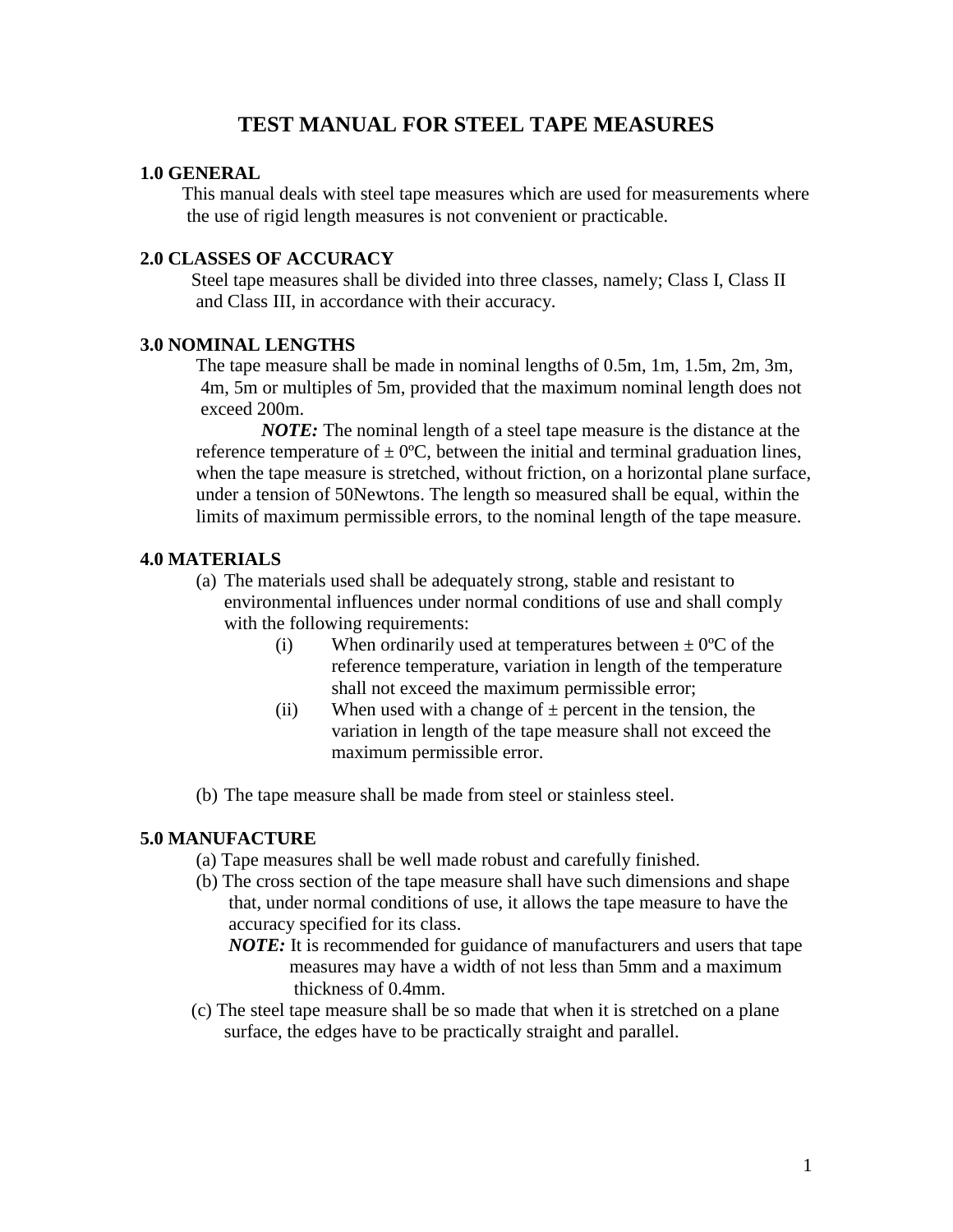- (d) At the zero ends, tape measures shall be provided with a ring or other device for facilitating withdrawal. The ring or other device, when provided, shall be fastened to the tape measure by a metal strip of the same width as the tape.
- (e) The tape measures shall be capable of being wound into suitable container or other winding device of robust construction and made of metal, plastic, leather or other suitable material.
- (f) The winding devices shall be so designed that they do not cause any inaccuracy or permanent deformation on the tape.
- (g) The edges of tape measures shall be slightly rounded.
- (h) The tape measure shall be provided with a rust proof coating and shall be free from burrs.

## **6.0 GRADUATION**

## **(a) General requirements:-**

- (i) Graduation lines shall be clear, uniform, indelible and so made as to ensure easy and unambiguous reading.
- (ii) The value of the graduations shall be of the form  $1x10<sup>n</sup>$ ,  $2x10<sup>n</sup>$  or  $5x10n^n$  metres, the exponent 'n' being a positive or negative whole number or zero. The value of graduations, however, shall not exceed:-
	- 1 cm, on measures of nominal length less than or equal to 2m,
	- 10 cm, on measures of nominal length more than 2m but less than 10m,
	- 20 cm, on measures of nominal length more than 10m, but less than 50m,
	- 50 cm, on measures of nominal length equal to or more than 50m.
	- (iii) Graduation lines shall be reasonably straight perpendicular to the axis of the tape measure, and of uniform thickness throughout their length.
	- (iv) Graduation lines shall be so made that they form a clear and distinct scale and that their thickness does not cause any inaccuracy of reading.
	- (v) The tape measure shall be graduated only in metric units and graduations or other indications showing or relating to units other than metric units shall not be made on only surface of the tape measure.
- (b) Tape measures above 5m to 200m shall be graduated only on one side. Tape measures of 0.5m to 5m may be graduated on both sides. (Only metric scale)
- (c) The graduated lines, numbers and other markings shall be either in itself, engraved, typographically printed or made in any other suitable manner.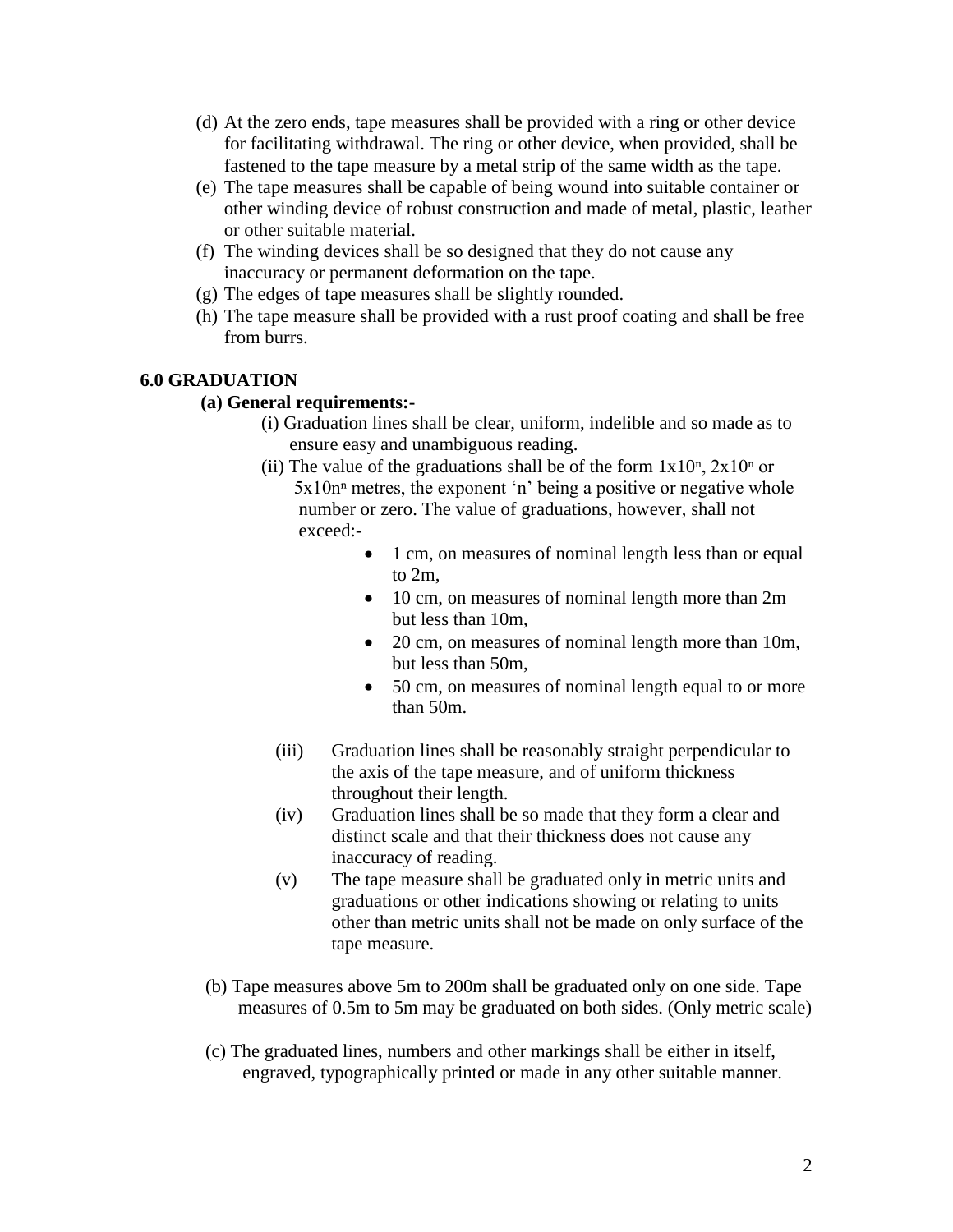- (d) The zero of the scale may be located at the outer or inner edge of the ring or other device, or may also be located on the tape measure itself, at a length equal to or greater than:-
	- (i) 50m from the outer end of the ring or other device, in the case of tape measures of nominal length 0.5m to 5m; and
	- (ii) 100mm from the outer end of the ring or other device, in the case of tape measures of nominal lengths above 5m.
- (e) Tape measures of denominations 0.5m to 5m may be graduated throughout at every millimetre, every 5 millimetres or every 10 millimetres.
	- (i) The graduation lines at every 10mm shall be marked in such a manner that there is no confusion between the 100mm graduation lines and the millimeters or every 10 millimetres.
	- (ii) In the case of tape measures graduated at every 5mm or 10mm, not less than the first 100mm shall be subdivided into millimetres.
- (f) In the case of tape measures of nominal length above 5m, every graduation line at 50mm shall have the same length as the graduation line at 10mm but may have an arrow at its end. This requirement shall not apply to tape measures graduated at every millimetre.
- (g) The thickness of the graduation lines shall not exceed the following limits:-
	- 0.4mm in the case of Class I and Class II tape measures, and
	- 0.5mm in the case of Class III tape measures.
- (h) In the case of tape measures of nominal length 0.5m to 5m, the graduation lines may have a length between one fourth and full width of the tape, depending upon convenience. In the case of tape measures of nominal length above 5m, the length of the graduation lines may be as follows:-
	- For millimetre graduation lines, about one-third of the width of the tape;
	- For 5 millimetre graduation lines, about half the width of the tape;
	- For 10 millimetre graduation lines, about two-thirds the width of the tape; and
	- For 100 millimetre graduation lines and for metre graduation lines as well as for the zero graduation lines, equal to the width of the tape.

# **7.0 NUMBERING**

# **(a) General requirements:-**

- (i) The numerals shall be indicated clearly, uniformly and indelibly and shall be easily and ambiguously legible.
- (ii) The place, dimension, shape, colour and contrast of the numerals shall be suitably for the scale and the graduation lines to which they relate.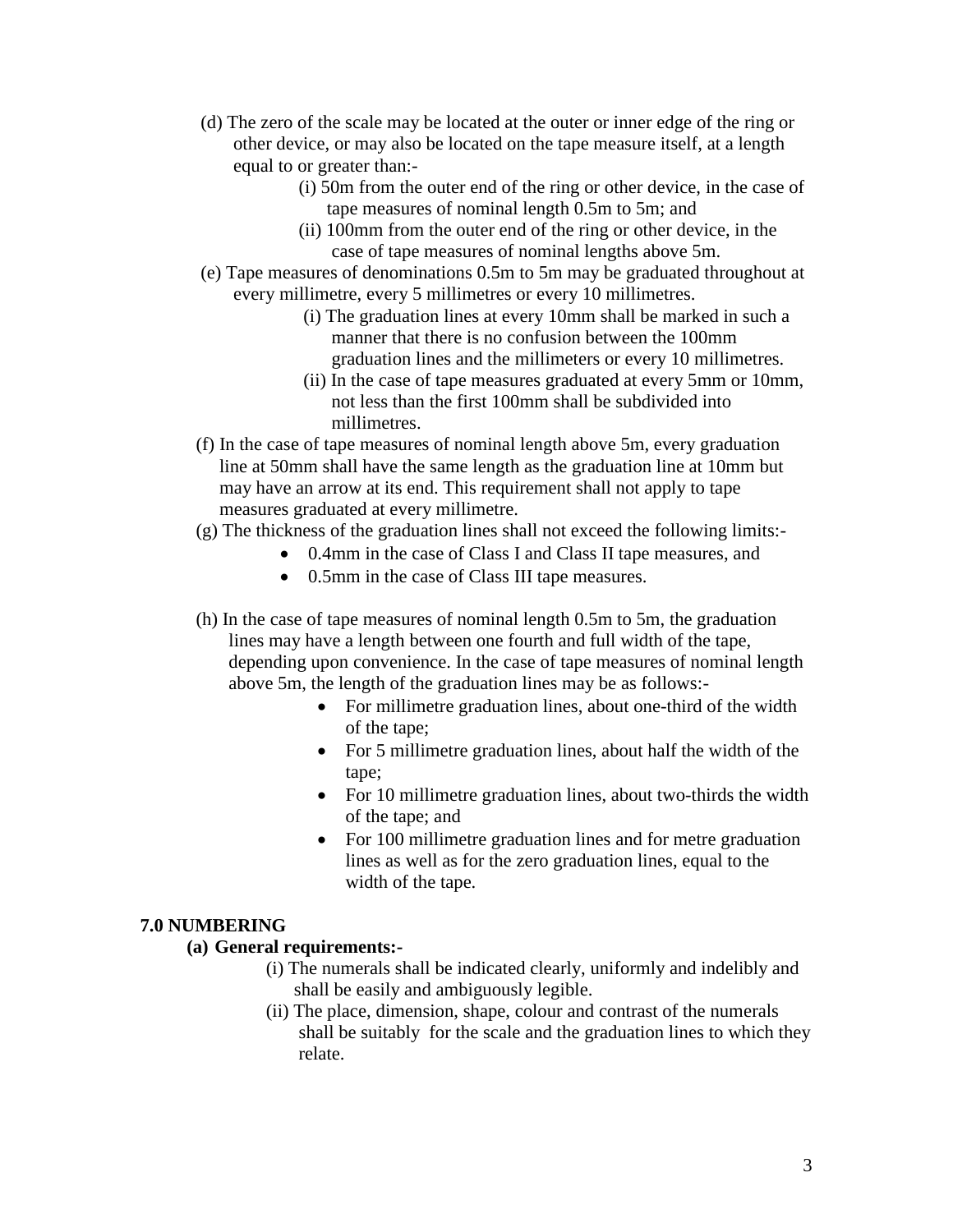- (iii) The numerals shall be marked parallel to or perpendicular to the axis of the tape measure depending upon the intended manner of use of the measure.
- (b) The following graduation lines shall be numbered:-
	- 10mm, for tape measures of nominal length 0.5m to 5m,
	- 100mm, for tape measures of nominal length exceeding 5m
- (c) The metre graduation lines shall be numbered and accompanied by a symbol 'm'
- (d) In the case of the tape measures of nominal length of 0.5m to 5m, the height of the numerals shall be such as would facilitate the reading of the measurement without ambiguity.
- (e) In the case of tape measures of nominal length 5m and above, after the graduation line at one metre, every graduation line at 100mm may be marked with an additional numeral, indicating the completed number of metres. This numeral, if provided, may be located just above below or in line with the numeral of the 100mm graduation line. The height of this numeral may be approximately half the height of the numerals indicating 100mm.
- (f) In the case of tape measures of nominal length 5m and above the height of numerals, except those given in sub-clause (e) above, may be:-
	- (i) About ⅓ of the width of the tape, for 10mm graduation lines,
		- (ii) About ½ of the width of the tape, for 100mm graduation lines, and
		- (iii) About ⅔ of the width of the tape, for metre graduation lines.
- (g) If tapes of 0.5m to 5m are contained in special container may be marked with its dimension, for example, 50mm, to facilitate measurement of internal dimensions.

### **8.0 MAXIMUM PERMISSIBLE ERROR**

- (a) On verification, under the conditions specified in clause 2, the error on the length between the axis of any two graduation lines shall not exceed:-
	- For Class  $I \pm (0.1 \pm 0.1L)$ mm
	- For Class  $II \pm (0.3 \pm 0.2L)$  mm, and
	- For Class III  $\pm (0.6 \pm 0.4L)$ mm;

Where L is the length between two graduation lines concerned, expressed in metres, rounded off to the next higher whole number of metres.

- (b) The maximum permissible error on tape measures on inspection shall be twice that specified for verification, the method of verification remaining unchanged.
- (c) Steel tape measures of nominal length 0.5m to 5m shall belong to accuracy Class I or Class II.
- (d) Tape measures of nominal length above 5m to 200m shall belong to accuracy Class I, Class II or Class III.